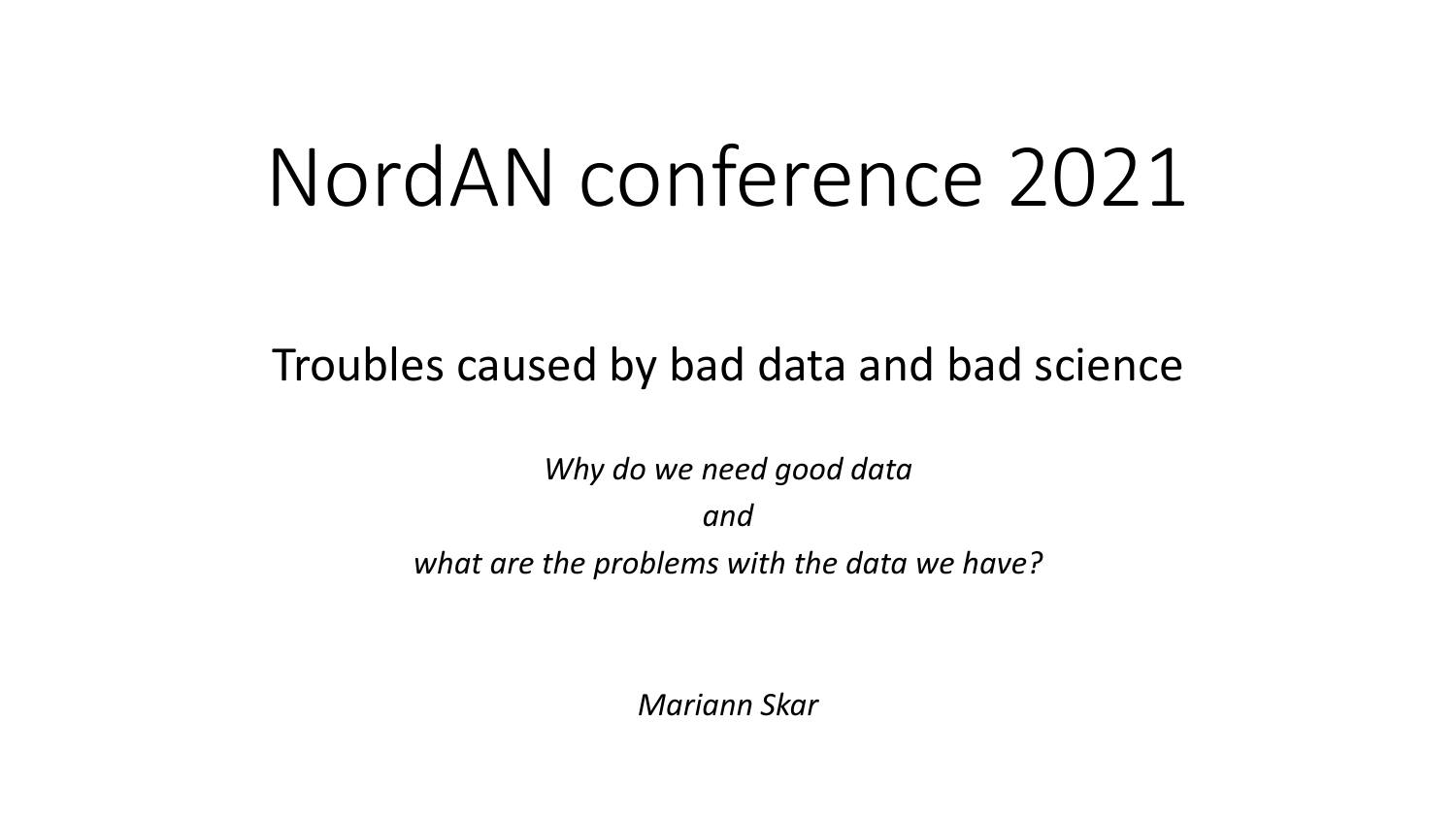# Why do we need good data?

- ➢Data gives an overview over the problem or if there is a problem
- ➢Data provides knowledge on what actions are needed
- ➢Underpin policy changes
- ➢Data provides knowledge if actions work
- ➢Evaluation is not possible without good data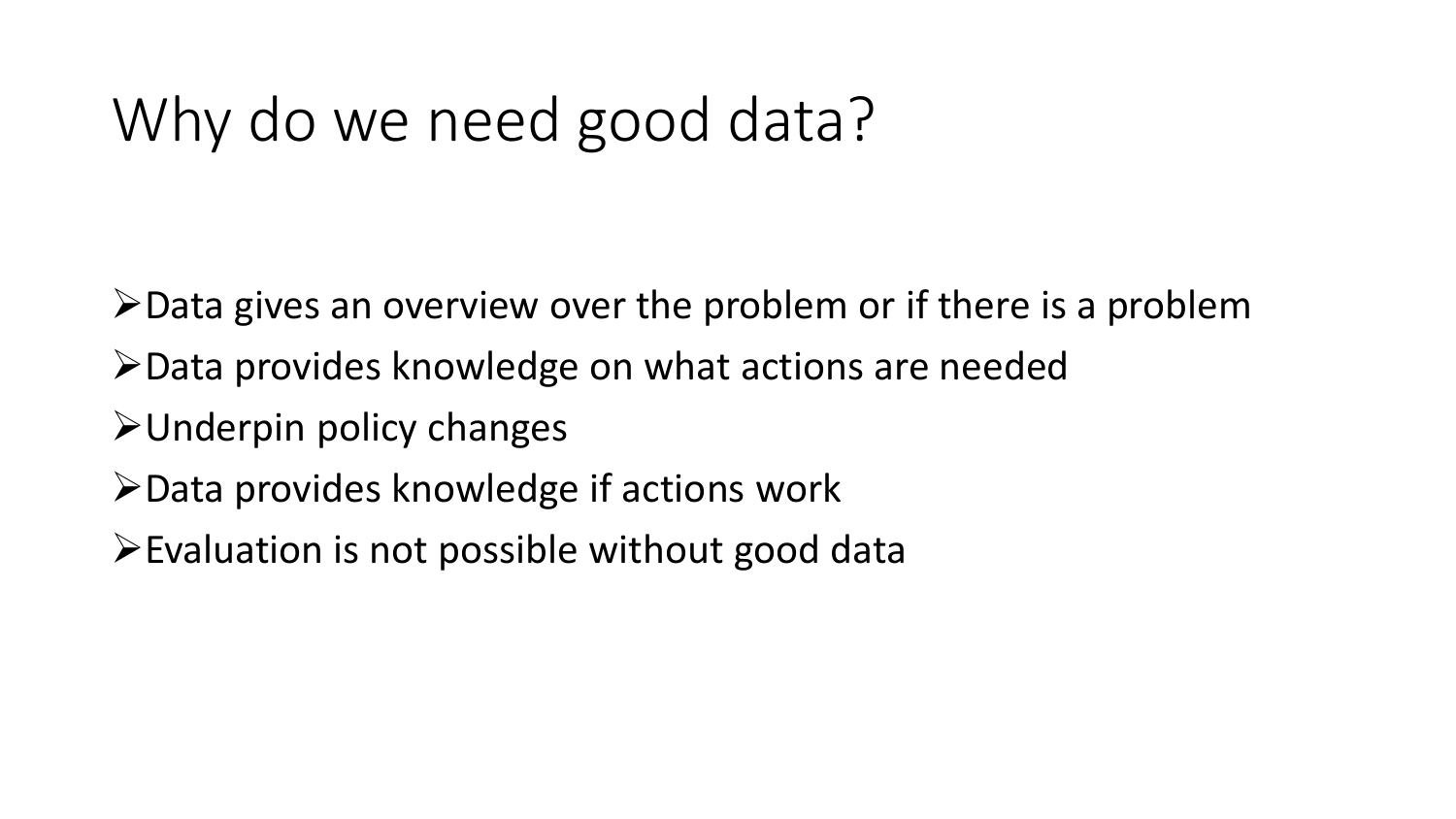### What do we have in WHO Europe database:

❖Recorded alcohol consumption per capita – 2019 last year

- ❖Unrecorded alcohol consumption
- ❖Total per capita + 15
- ❖Tourist consumption
- ❖Drinkers only
- ❖Average daily intake
- ❖Patterns of consumption
- ❖Alcohol control policies 2016
- ❖SDG's 2016-2018
- ❖Alcohol Policy timeline 2006 2017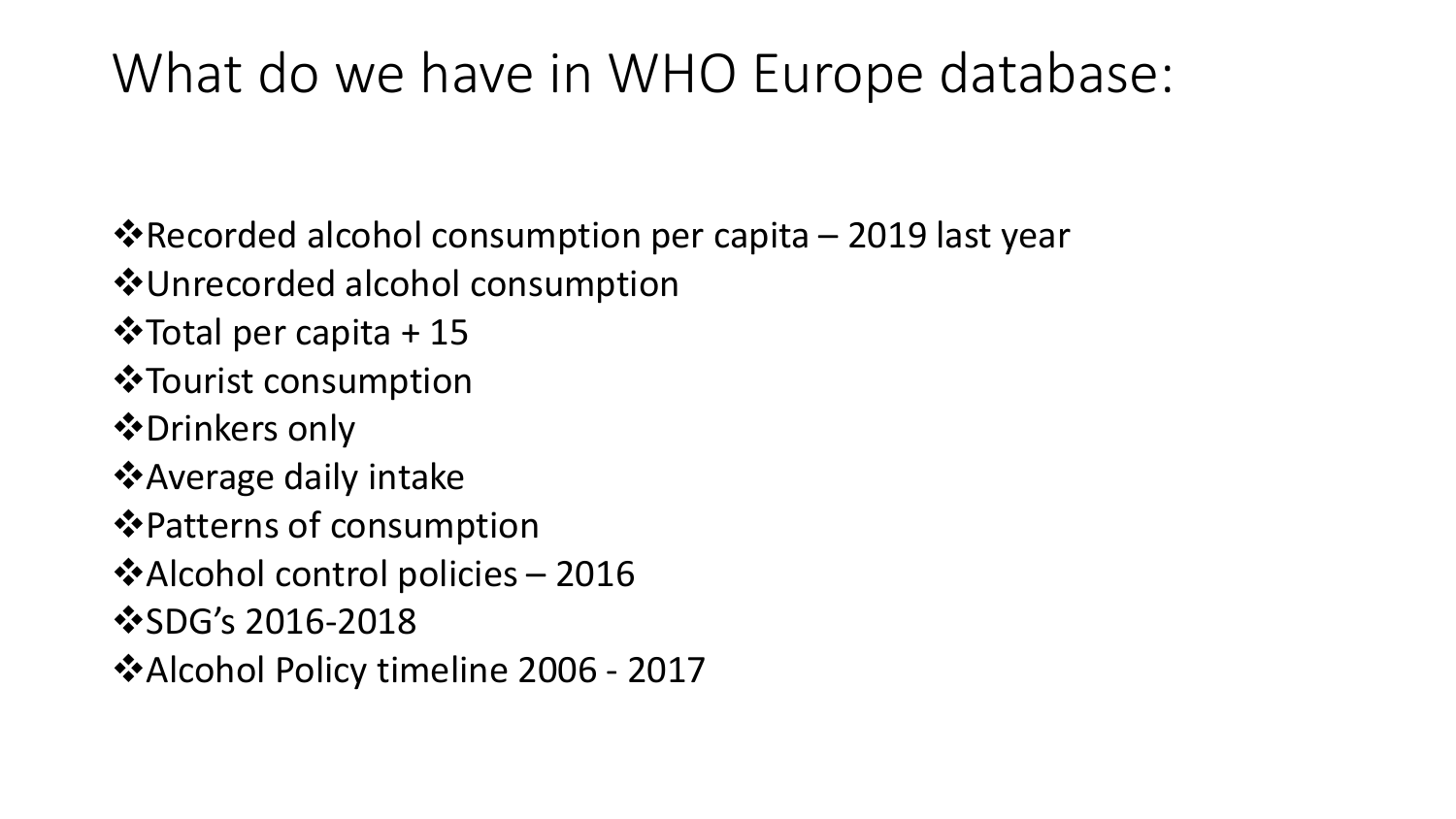#### Alcohol consumption in Europe – EU/EEA MS, CH,UK 1991 – 1999 – 2001 - 2016 - 2019

➢EU Average 1991 – 11,46 to 2016 10,27

21 countries have lowered consumption 4 countries have slightly increased – but a low consumption 6 countries have increased consumption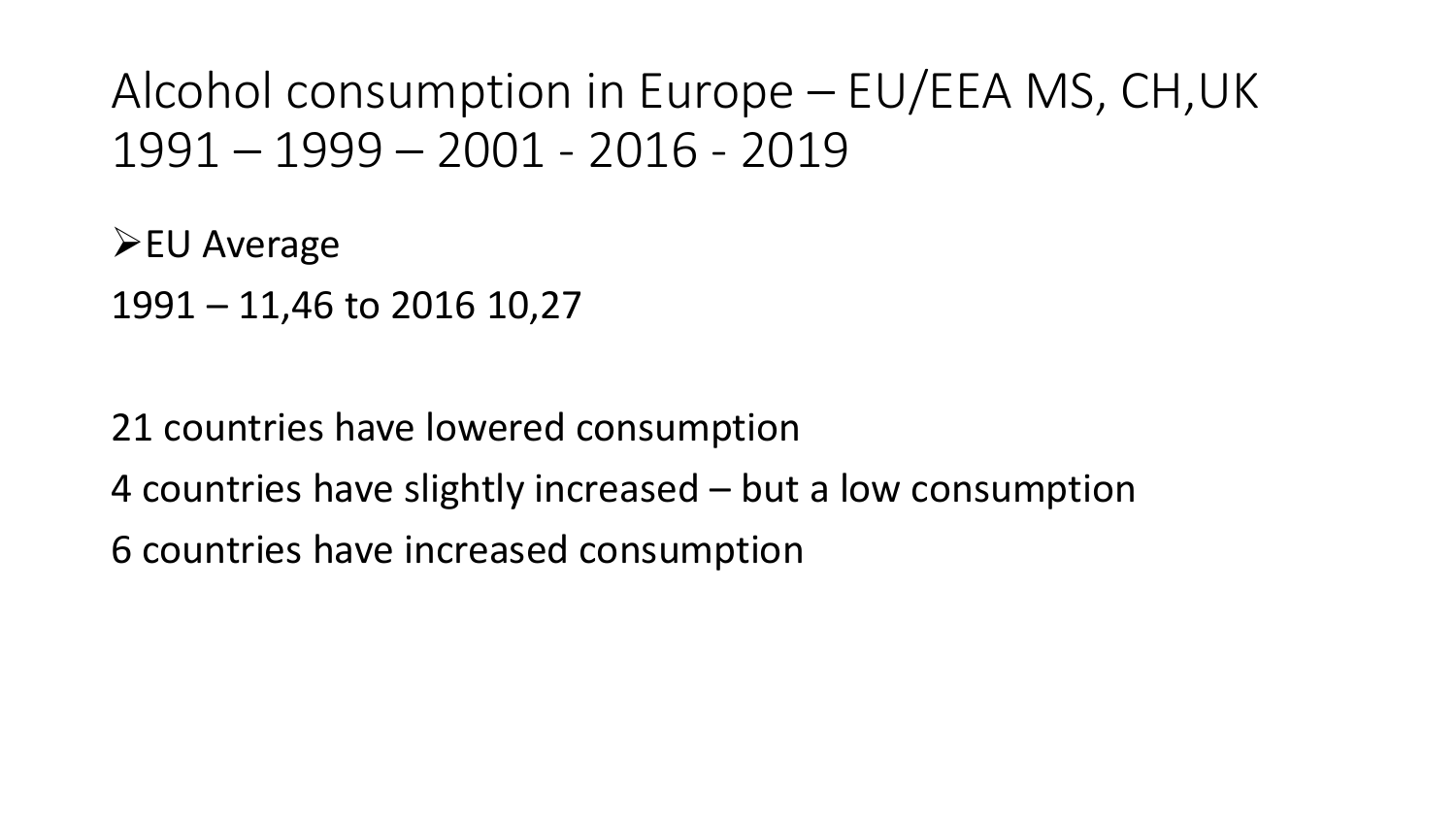# Comparing WHO reports

- ➢2010 Global Status report
- ➢2010 GISAH Database 8 of 33 countries give about same number
- ➢2016 Global Status Report
- $\geq$  2016 GIASH Database 13 of 33 countries give about same number
- ➢WHO projected estimates 2016 2018 SDGs in 16 countries higher consumption data than numbers in 2010 and 2016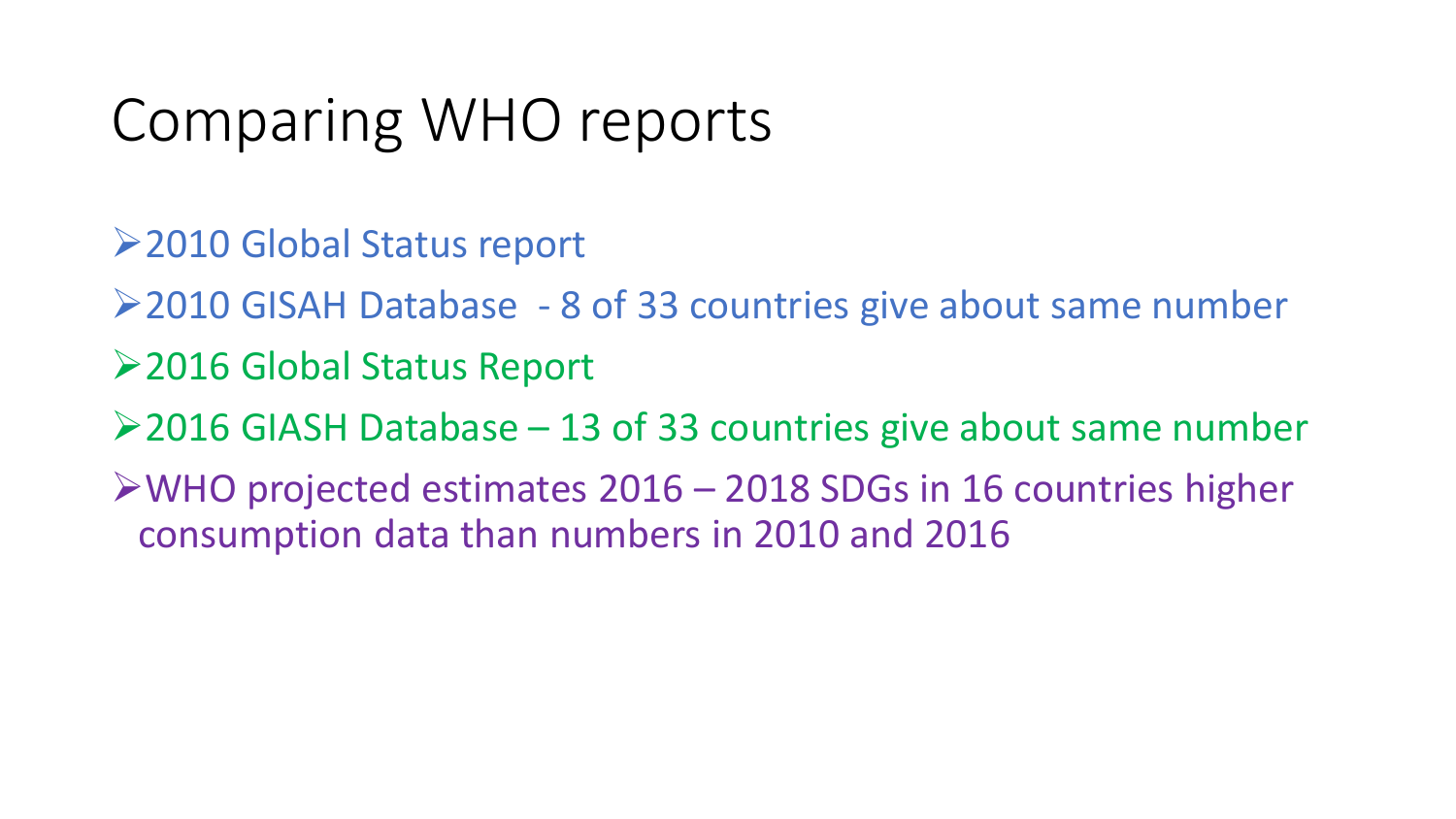What are the problems with the data we have – with an EU perspective?

➢ Lack of data

 $\triangleright$  Who should be responsible for gathering  $-$ MS/EU/WHO?

➢Should EMCDDA gather data regarding alcohol?

➢Regular yearly updates